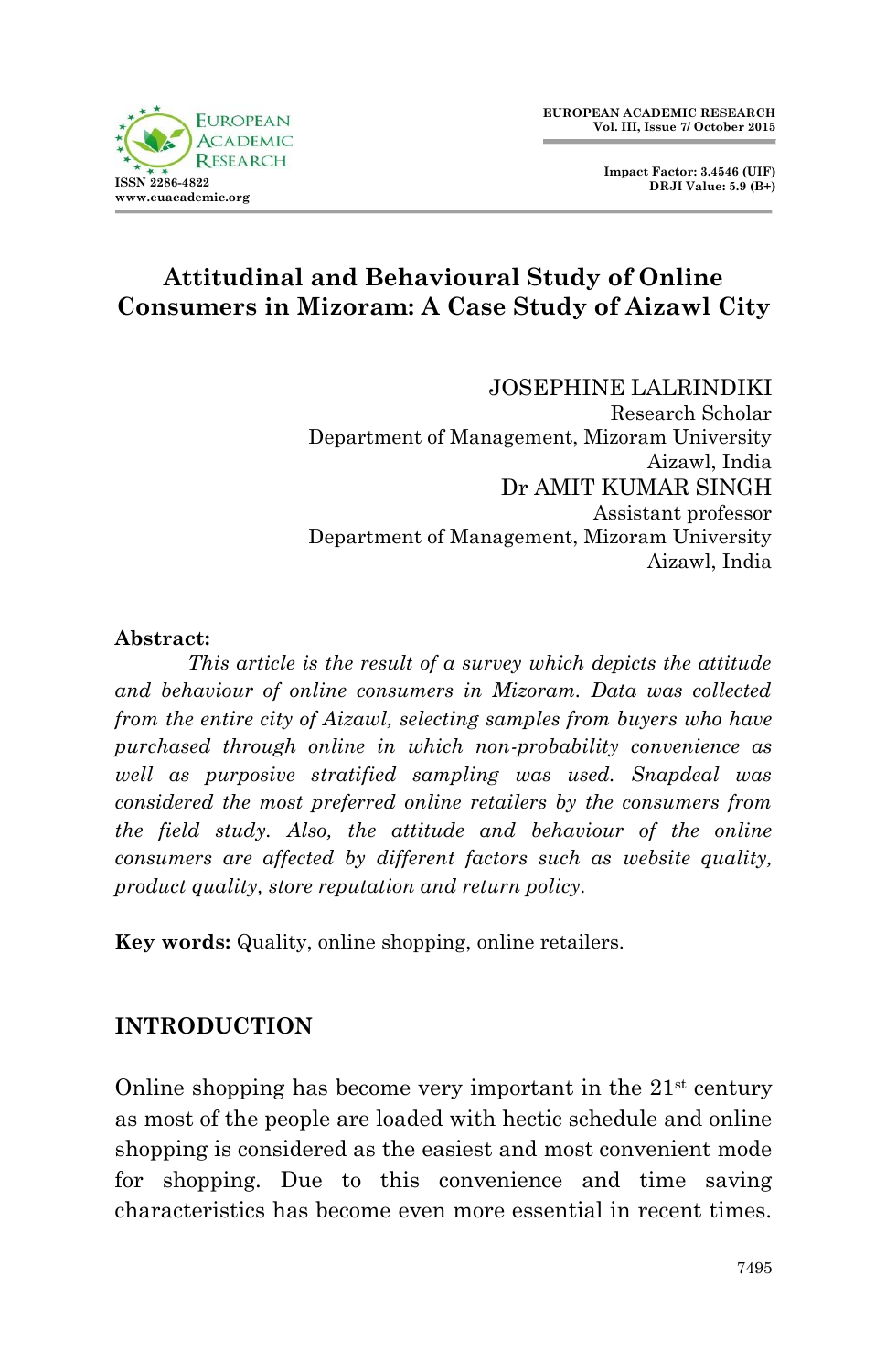Developed countries are utilizing online shopping to meet their requirements.

Aizawl is regarded as a backward state but it has got a huge potential which they do not realized. It is among the highest literacy state in India and are well advanced and informed in technology. Online shopping has become familiar among the people and the users are increasing rapidly which is a part of development. Though there has been a phenomenal growth over the past few years, the vast potential of conducting business over the Internet remains largely untapped. So, an analysis of the attitude and behaviour of online consumer in Aizawl, Mizoram is required to move in pace along with the rest of the world.

## **ONLINE MARKETING IN INDIA**

As Susan Ward describes selling products or services over digital networks as the art and science, such as internet and cellular phone networks, here the art of online marketing refers to discovering the right online marketing mix of strategies which attracts the target market for actually converting into sales. Online marketing is also referred as i-marketing, emarketing, web marketing. E-commerce (electronic commerce) is type of online marketing. Online shopping is the process consumers go through to purchase products or services over the Internet.

Internet is admired for its potential to provide interactivity (through chat and e-mail), personalized experiences (through registration, user input, personalization), multimedia (through flash animations, movies), shopping tools (through virtual sales, assistant, search engine, order tracking), community (through virtual communities, consumers reviews), increased product selection and information. As per Internet advertisement, Internet is basically used for following purposes- emailing, chain-formation/search engines, games,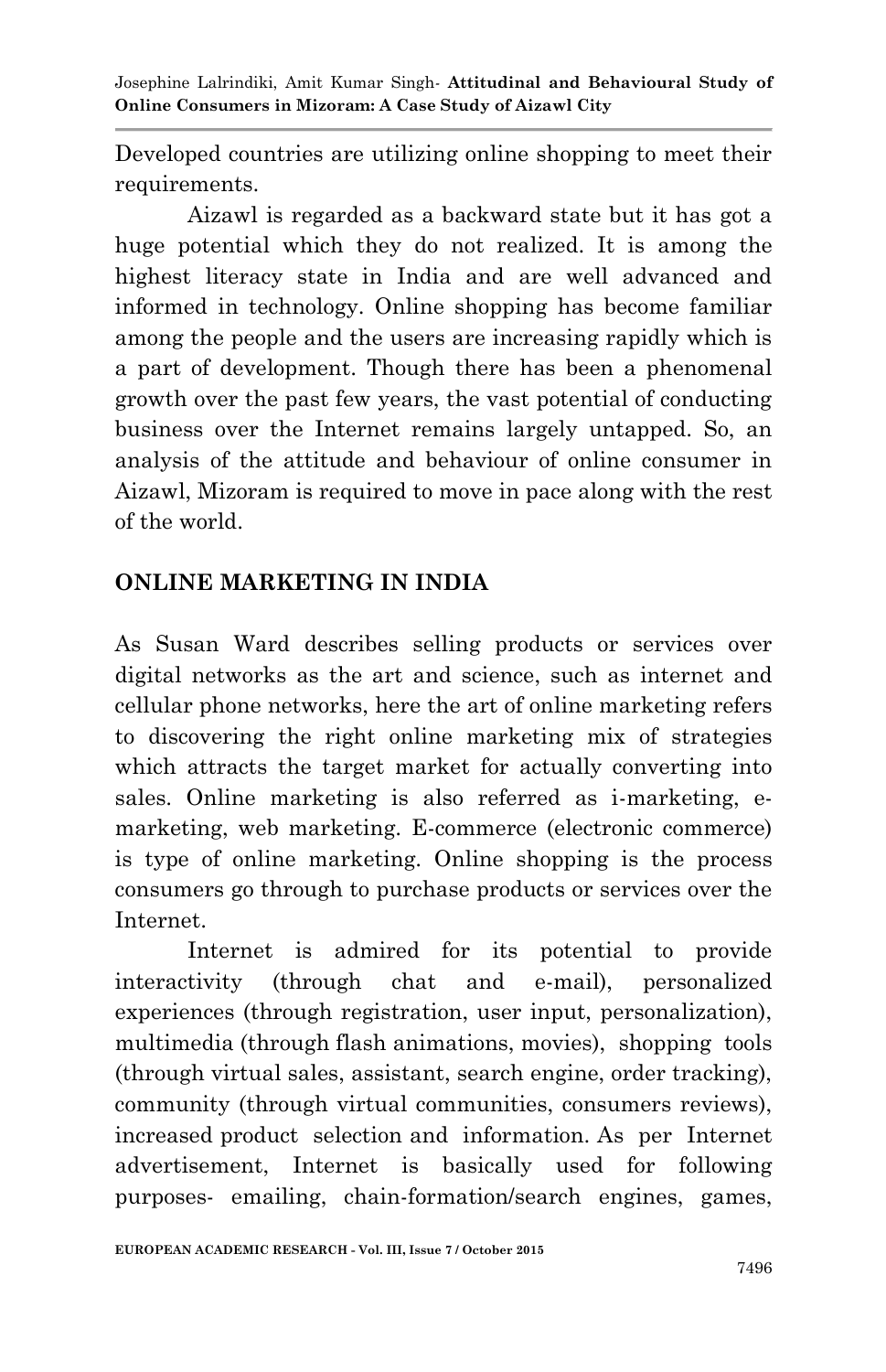news, sports, job hunting, music downloads, voice chat, plan business or personal trip, personal or internet banking ,sending e-cards, games downloading, on-line e-ticketing, matrimonial, quizzes/voting, house hunting, other on-line transactions, holiday planning, online bill payment , online shopping, on-line cinema tickets.

Online shopping is considered as the most convenient and easiest mode of shopping. Berry, L.L., Seiders K. and Grewal D. (2002) defined online shopping as "a reduction of the opportunity costs of effort and time involved in shopping activities". It offers time saving benefits to the consumers as their time is saved. Dressing, visiting to the store which requires longer travelling time, no time required for picking products and no long lines to wait, etc. Because of the changing lifestyles and lack of time (due to hectic schedule), consumers hardly have time to go out to shop at stores or shopping malls.

Due to this convenience and time saving characteristics has become even more essential in recent times. The only basic requirement for online shopping is debit card, credit card and computer with Internet access. Online shopping knows no boundary, it can be done from anywhere where Internet is accessible and shoppers can buy it from any vendors all over the world. Also, shopping can be done at any time (24 hours a day, 7 days a week and holiday) where they do not have shopping timings like malls and stores. Besides all these, they have better price information and lower prices and we can compare and find lower prices of the items.

## **ONLINE MARKETING IN AIZAWL**

Online marketing is focused in Aizawl because delivery and stock point is available only in Aizawl not other part of Mizoram. Online shopping has become very popular among the Mizo's with the development of technology and infrastructure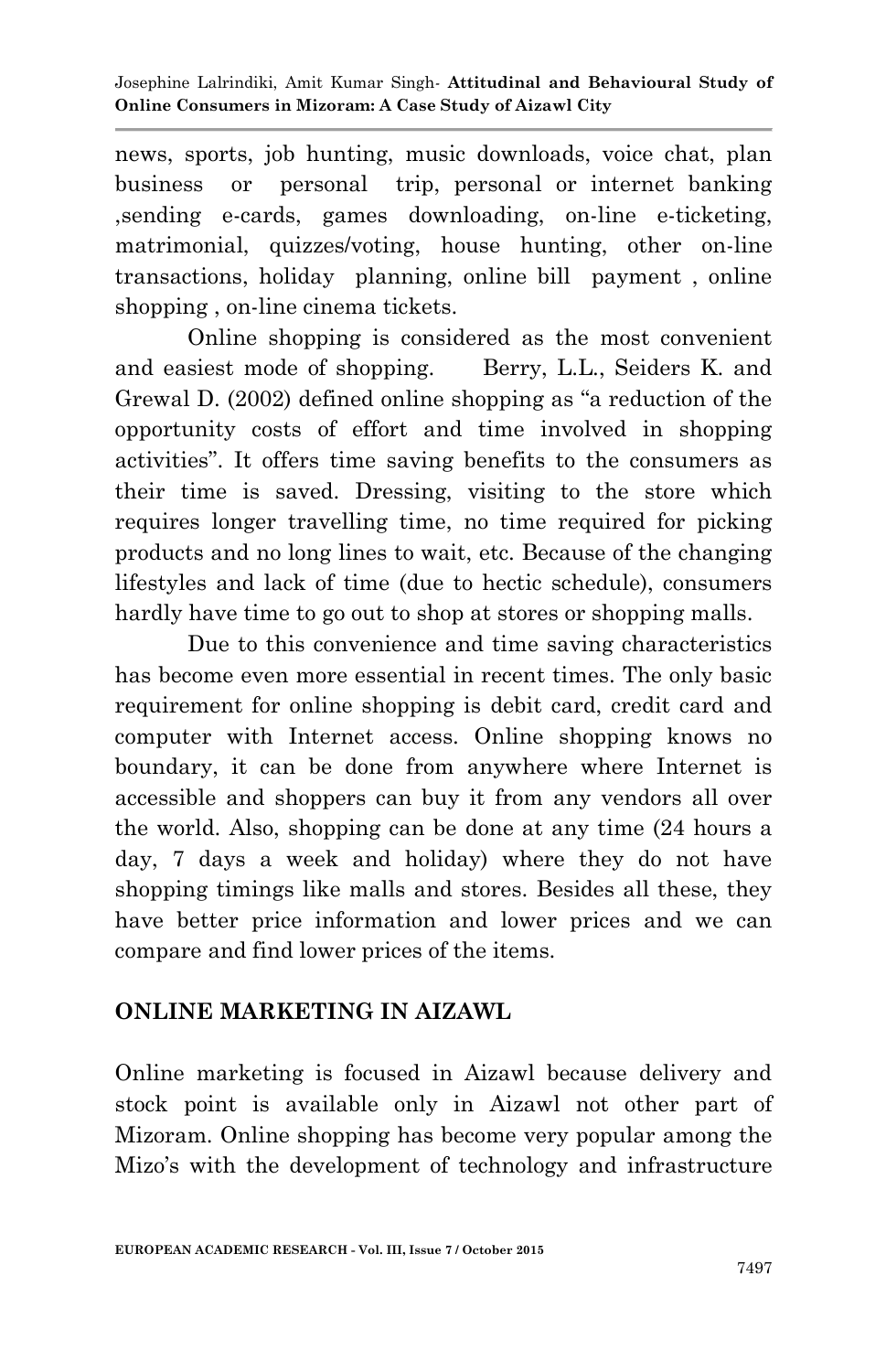and moreover delivery can be done on the doorstep which is convenient with the busy schedule of working people.

## **REVIEW OF LITERATURE**

Barksdale (1982) investigating consumers' attitudes in Australia, Canada, England, Israel, Norway and the US revealed the prevalence of negative attitudes towards Marketing in all six countries.

Gaski and Etxel (1985; 1986) developed an instrument to measure consumer attitude. In respect of the four major elements of product marketing practices: quality, price, advertising and retailing or selling.

Webster (1991) found differences in consumer attitudes toward various product qualities, pricing, advertising and retailing or selling; however, many of the differences does not change even after social class and income effects were removed. Therefore, the question that comes to mind is that what factors cause the differences in consumers' attitudes and how they affect consumers experience in the market place represent an important subject of investigation. After studying the consumer attitudes towards various marketing activities in developed economies and they observed perceived importance of the marketing mix variables it moderates the effect of consumer attitudes on satisfaction, as there may be great variations in terms of the level of importance consumers attached to marketing mix variables.

Alpert (1993) came to a conclusion that, consumers may have positive beliefs or negative beliefs and skepticism about marketing.

Treise (1994) found that the two factors of consumer attitudes towards marketing to be studied are perceived importance of the marketing mix variable and consumer beliefs about marketing. Here, the important one is the level of significance of marketing mix variable perceived by consumers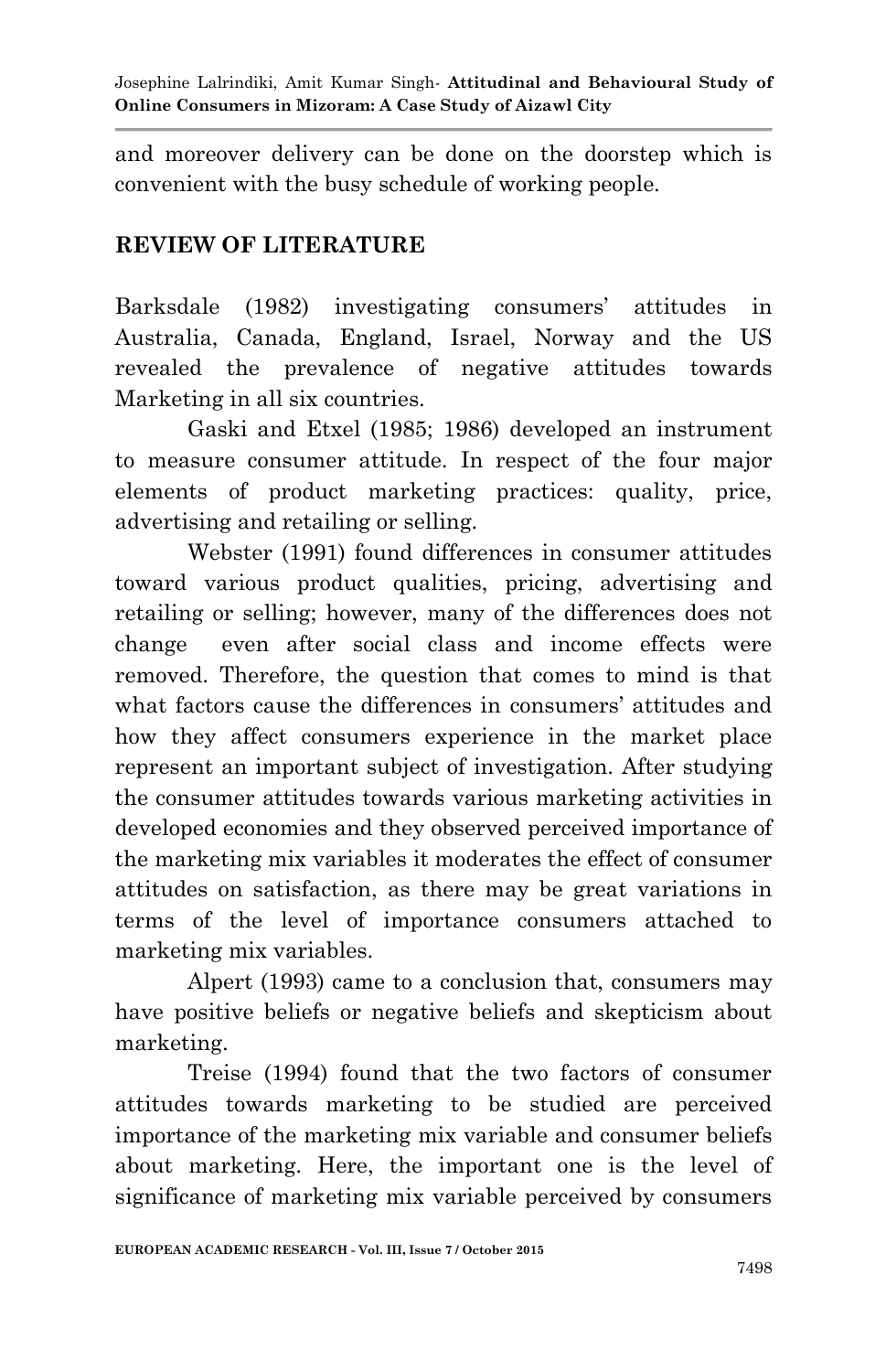to them as consumers. Consumer beliefs about marketing are whether marketing is beneficial for consumers or it may be detrimental due to the perceived characteristics of marketers. Therefore, consumer beliefs about marketing affect their experiences in the market place and their satisfaction as consumers. Moreover, consumer beliefs about marketing moderate the effect of consumer attitudes on satisfaction.

Huff and Alden (1998) conclude that models of consumers attitudes towards marketing practices developed and tested in economies may not be a success into emerging markets. So, Multinational Corporations should consider cultural and economic differences when planning marketing strategies in developing countries.

Geissler and Zinkhan (1998) came to a conclusion that the internet shifted the balance of power in favour of consumers as it became very easy for them to make shopping comparisons and evaluate alternatives without being pressured by salespeople and Online reduced transaction costs and have advantages for both consumers and vendors.

Hernandez (2011) analyzed whether individuals socioeconomic characteristics – age, gender and incomeinfluence their online shopping behaviour. The individuals analyzed are experienced e-shoppers. The result of their research shows that socioeconomic variables moderate neither the influence of previous use of the internet nor the perceptions of e- commerce; in short, they do not affect the behaviour of the experienced e- shopper.

Barnes and Guo (2011) in a study "Purchase behaviour in virtual worlds: An empirical investigation in second life" in their study analyzed a conceptual model of purchase behaviour in virtual world using a combination of existing and new constructs. They examined a shopping behaviour of the consumers on how they spend noticeable amount of money for shopping online. The different factors influencing their behaviour are perceived value, instinct motivators like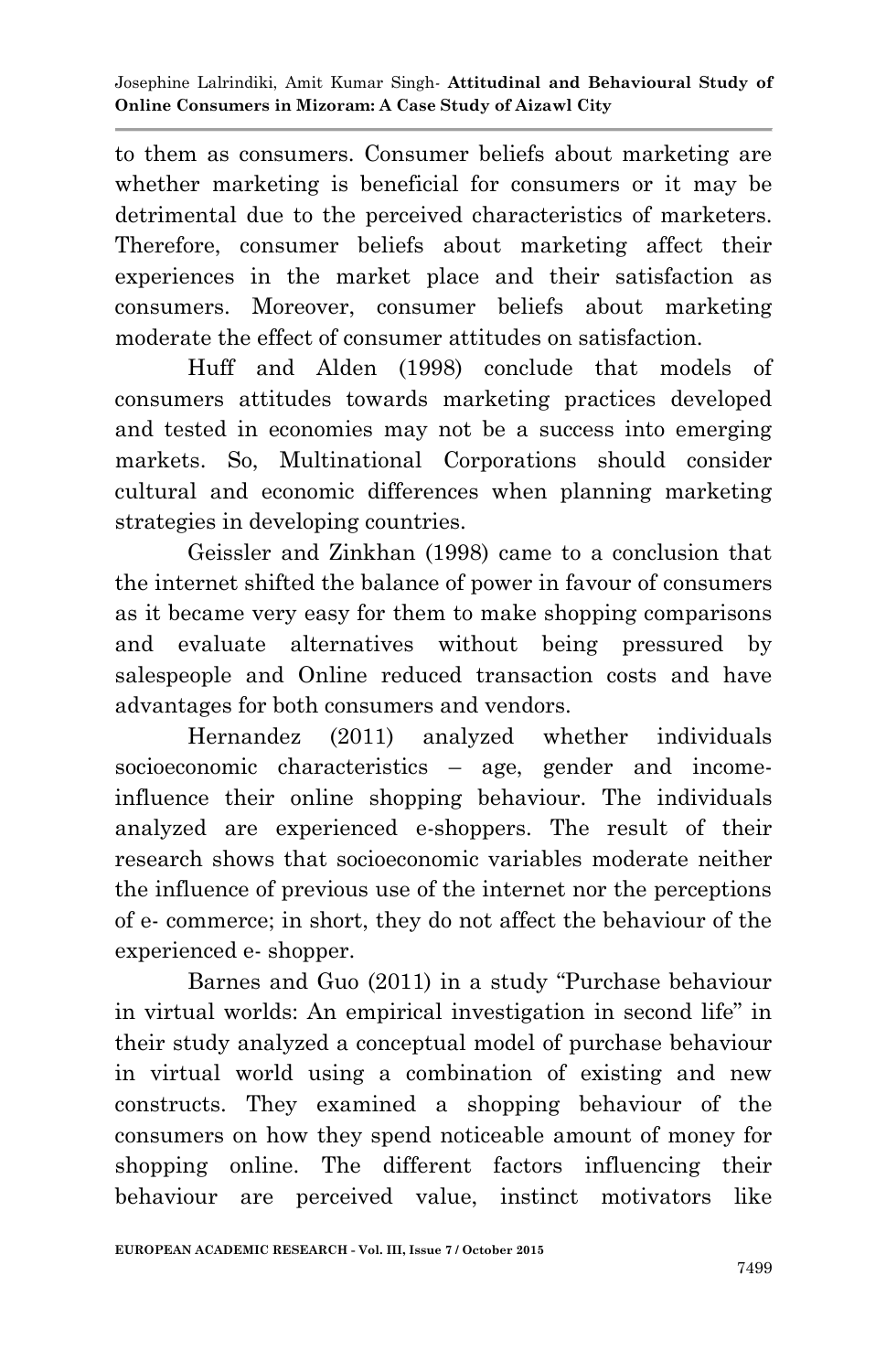perceived happiness, social factors and consumer"s habits. The result of study indicated that the different factors have great effect on shaping online shoppers behavior.

Laldinliana and Jyoti Kumar NVR (2012) found in their studies that customer satisfaction is the individual perception of the performance of the product or service in relation to his or her expectations. They also concluded, that satisfaction does not necessarily guarantee brand loyalty even though it assumes critical significance in the entire purchase process. In their study they found, urban respondents are more aggressive than the rural respondents when dealing with dissatisfying purchase.

### **OBJECTIVES OF THE STUDY**

The main objectives of the study are as follows:

- 1. To study the demographic profile of the customers and its impact on online shopping.
- 2. To identify the factors affecting online buyers behaviour and offer suggestions for online marketers and consumers.

## **RESEARCH METHODOLOGY**

### **Data collection**

In the present research, both quantitative and qualitative data will be collected. Data shall be collected from primary as well as secondary sources. Structured questionnaire and interview technique will be used for eliciting data from the respondents.

### **Analysis of data**

Appropriate statistical tools shall be used through statistical packages and software like SPSS and MS Excel for analyzing the data.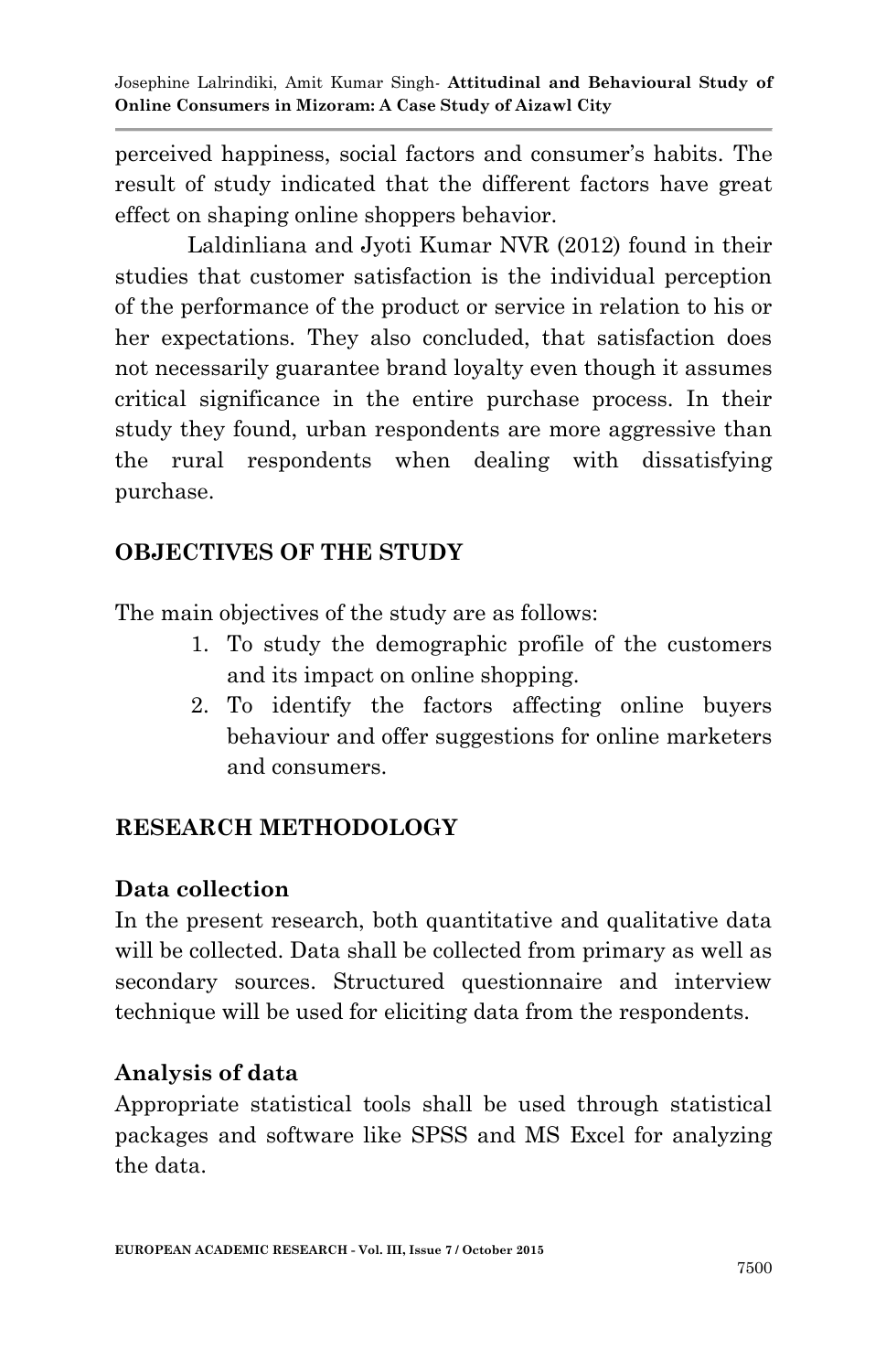# **RESULTS AND DISCUSSIONS**

### **Demographic characteristics of respondents**

The age, gender, occupation, income level and educational level are the important factors in influencing the attitude and behaviour of online consumers in Aizawl.

| Profile           | Category                | Percentage |  |
|-------------------|-------------------------|------------|--|
| Age               | Between 21-30           | 37         |  |
| Gender            | Female                  | 50.4       |  |
| Occupation        | Public service          | 25.7       |  |
| Income Level      | Between 10,000 - 25,000 | 36.5       |  |
| Educational Level | Degree and above        | 30.8       |  |

| Table 1: Demographic Profile of the respondents |  |  |
|-------------------------------------------------|--|--|
|-------------------------------------------------|--|--|

Source: Field Survey

Table 1 predicts that 37% of the respondents were in the age group between 21-30 years and out of the total respondents 50.4 of females are the main online consumers. Majority of the respondents" occupation is public service which is 25.7%. The income level of the respondents' falls mainly between 36.5 and the educational level of the respondents are mostly degree and above which is 30.8%.

#### **Sampling**

The proposed study shall cover the entire city of Aizawl, Mizoram, selecting samples from buyers who have purchased through online in which non- probability convenience as well as purposive stratified sampling will be used. The sample size is calculated by using creative research system service software, which will satisfy the statistical validity of the study. For unknown population, the population of the study is 384 at 95% confidence level and 5% precision limit. Every possible care will be taken for proper representation of gender as well as their occupation.

The following formula is used for calculating sample size by creative research system service software: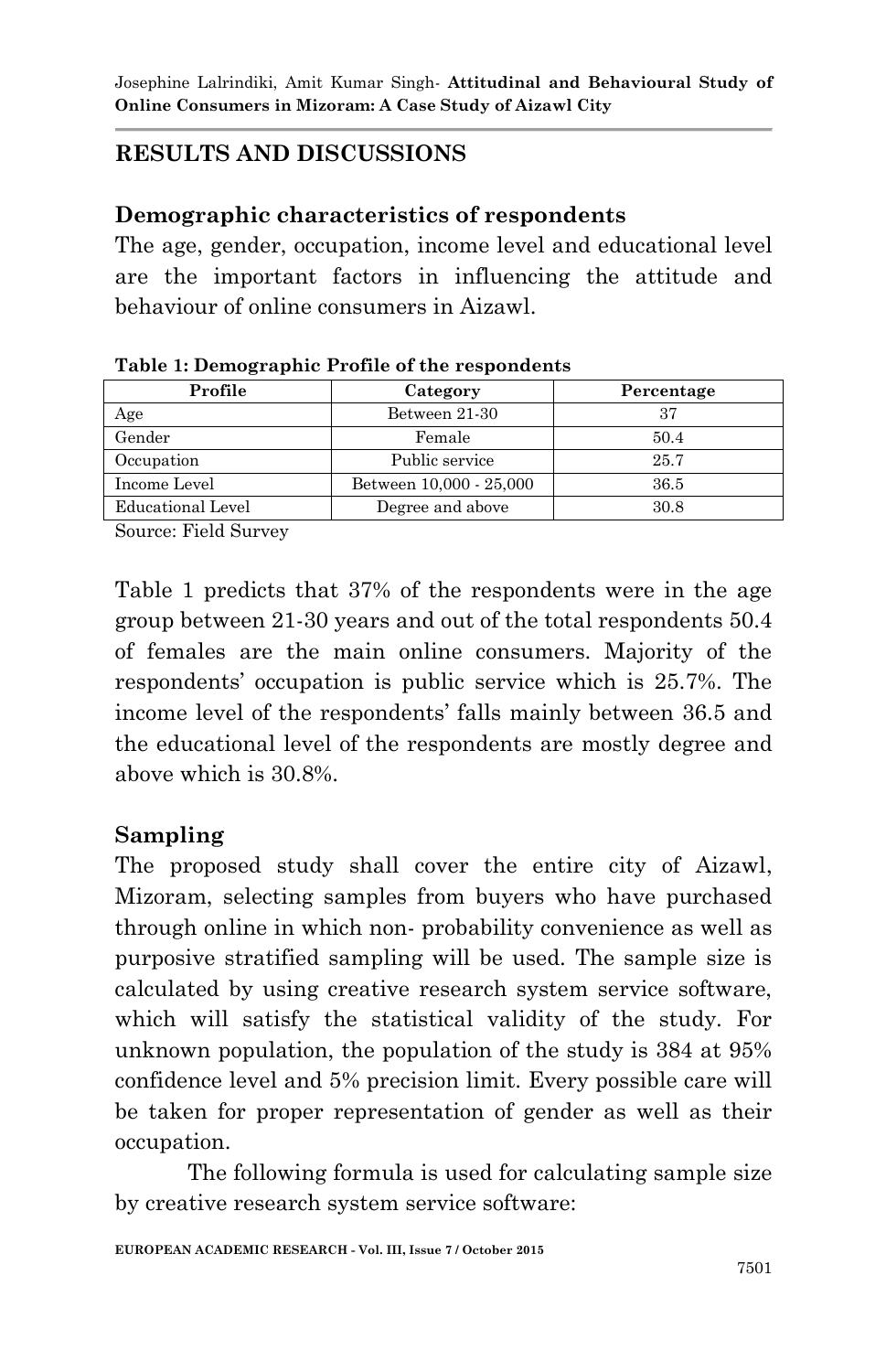$$
n = \frac{Z^2 x (p) x (1-p)}{d^2}
$$

Where,

n= Sample size

Z= Statistic for a level of confidence

P=Expected prevalence or proportion

 $D = Precision (If the precision is 5\%, then d= 0.05)$ 

## **ONLINE RETAILERS PREFERENCE OF THE CONSUMERS**

Today, the online industries have grown tremendously as well as the online consumers and the consumers taste and preference have changed considerably and become very demanding. The different online retailers and their preference of the consumers are given below:

| <b>Online Retailers</b> | <b>No. of Respondents</b> | Percentage |  |
|-------------------------|---------------------------|------------|--|
| Jabong                  | 33                        | 8.5        |  |
| Flipkart                | 47                        | 12.1       |  |
| Myntra                  | 91                        | 23.4       |  |
| Snapdeal                | 105                       | 27.3       |  |
| Other                   | 70                        | 18         |  |
| Equal                   | 37                        | 9.5        |  |
| Total                   | 383                       | 100        |  |

**Table 2: Frequencies of online retailers' preference of the consumers.**

Source: Field Survey

Table 2 predicts that majority of the respondents 27.3 % preferred snapdeal as their retailers which is followed by myntra i.e. 23.4 %, other 18 %, flipkart 12.1 %, equal 9.5 %, jabong 8.5 %.

# **Factors influencing the buyers' attitude and behaviour towards online shopping**

The factors influencing the buyers' behaviour are convenience, variation, product quality, delivery system, return policy, better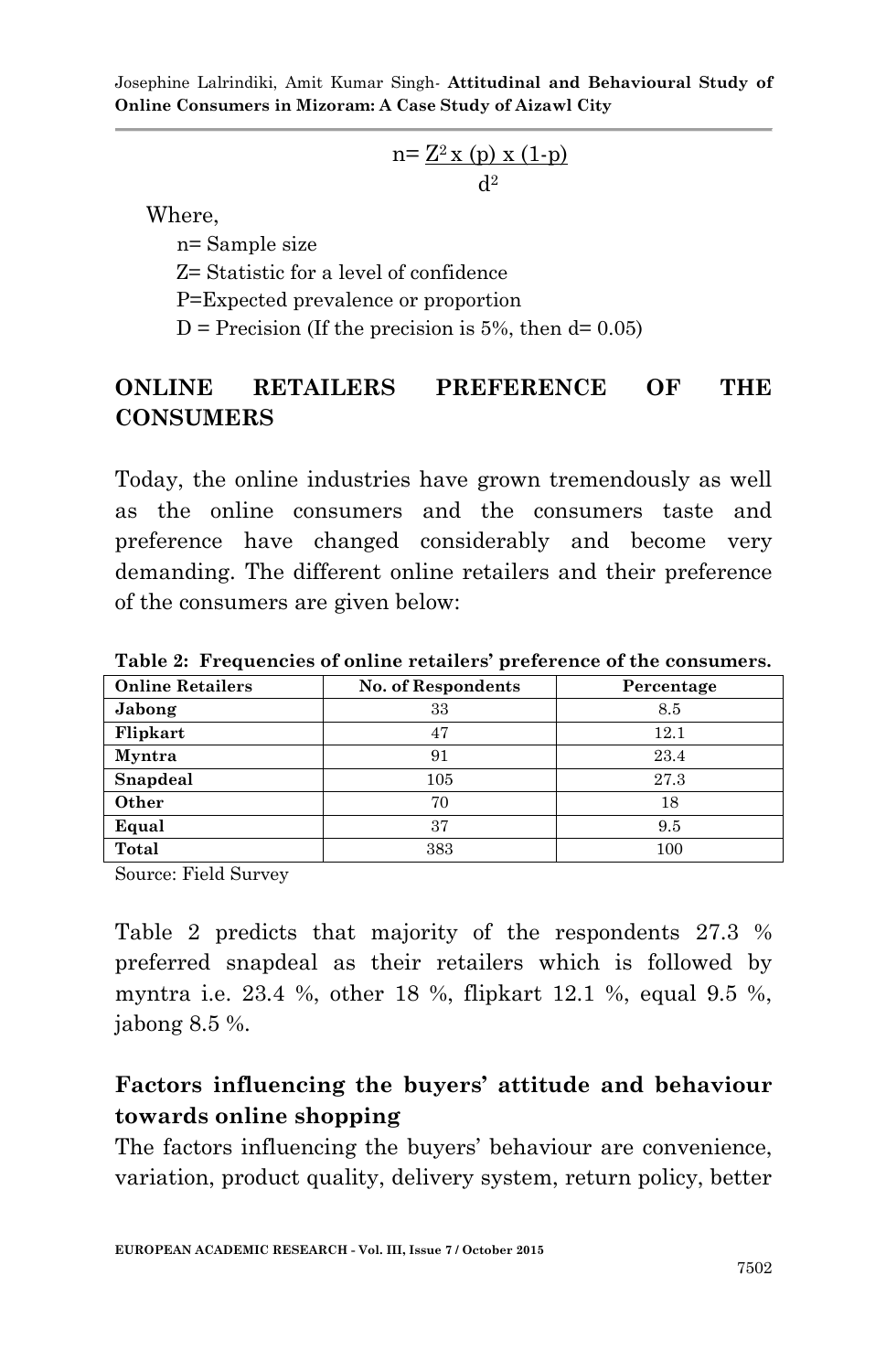service, store reputation, website quality, customer service and security.

| Factors                | <b>Strongly</b> | <b>Disagree</b> | Neutral | Agree | <b>Strongly</b> |
|------------------------|-----------------|-----------------|---------|-------|-----------------|
|                        | disagree        |                 |         |       | agree           |
| <b>Product Quality</b> | .3              | 4.9             | 39.6    | 39.1  | 14.9            |
| <b>Return Policy</b>   | 2.6             | 26.2            | 43.7    | 23.7  | 2.6             |
| <b>Store</b>           | $.8\,$          | 9.3             | 36.0    | 36.8  | 15.9            |
| Reputation             |                 |                 |         |       |                 |
| <b>Website Quality</b> | .3              | $1.3\,$         | 36.2    | 45.8  | 15.2            |
| <b>Security</b>        | 10.8            | 31.4            | 36.0    | 19.8  | .8              |

**Table 3: Frequencies table (In percent)**

Source: Field Survey

From the given table above, we can conclude that 45.8% of the respondents agree to the website quality of online retailer. 43.7% responds to neutral for return policy. 31.4 % of the respondents disagree to the security of payment through credit system provided by the online retailers. 15.9% of the respondents strongly agree to the store reputation and 10.8 % of the respondents strongly disagree to the security provided by the retailers.

### **FINDINGS**

The major findings of the study are as follows:

- $\triangleright$  From the study of demographic profile, we came to know that 37% of the respondents in the age between 21-30 are the main consumers and 50.4% of the respondents are female. Occupation wise public service is the main consumers with 5.7% and income level wise it mostly falls between 10,000-25,000 and also, educational level wise degree and above is the highest with 30.8%.
- $\triangleright$  With the wide availability of online retailers, the most preferred online retailers by the consumers is Snapdeal with 27.3%.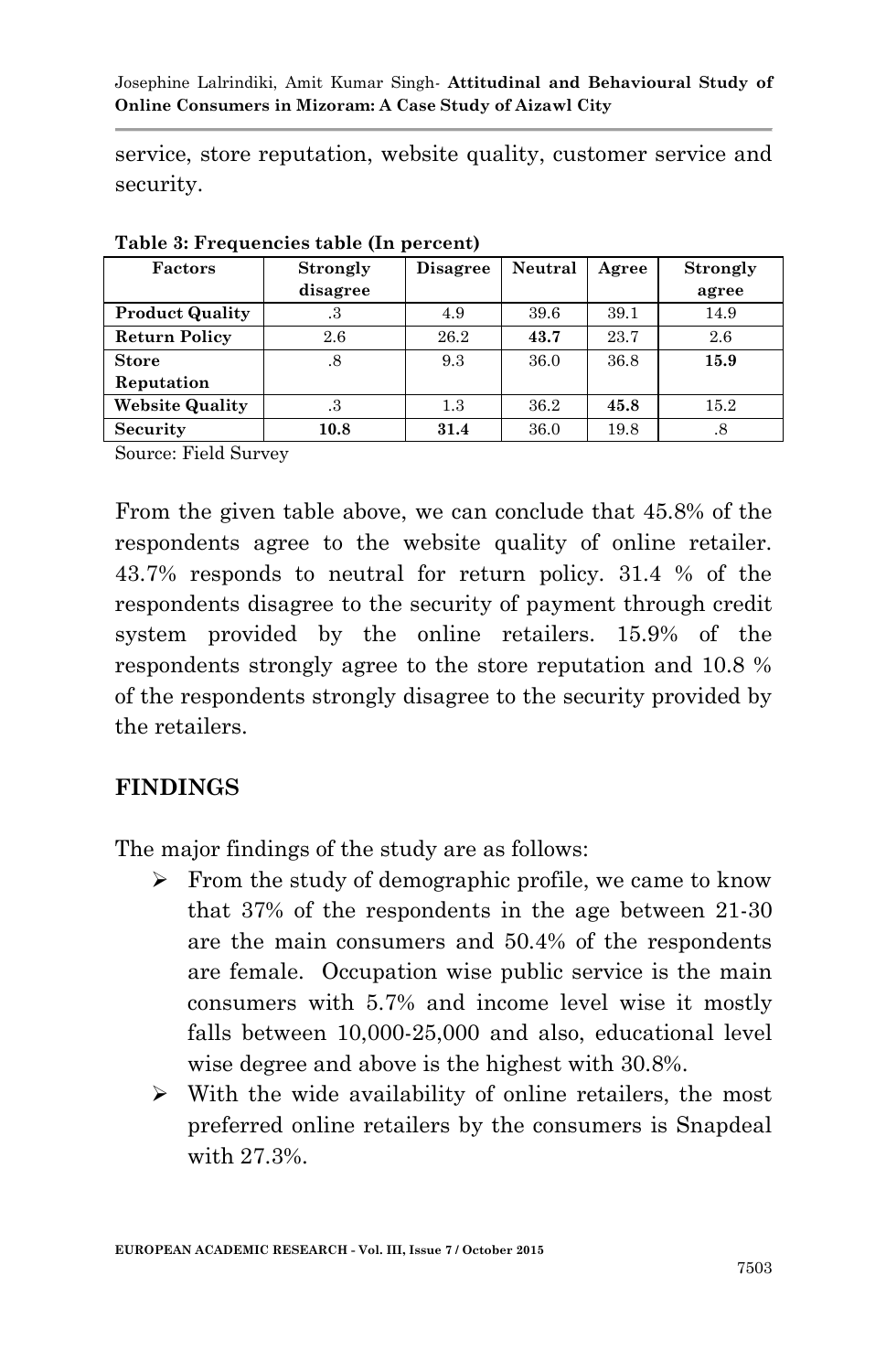$\geq$  Among the different factors influencing the buyers attitude and behaviour of the online consumers website quality has a deep impact as 45.8% of the respondents agree that website quality influences them.

## **CONCLUSION**

In this study, we examined the demographic profile of the consumers and their impact on online shopping and identify the factors affecting online buyers" behaviour. Among the online retailers, Snapdeal is considered as the most preferred online retailers which make it clear that the consumers are concern about the website quality, product quality, customer service and overall functions of the online retailers. From the demographic profile we can understand that consumers are mostly people with technological knowledge which proves that website of the online retailers need to be user- friendly for all the different age group which can be a limitation for the online retailers to see growth in the future.

## **REFERENCES**

- Alpert, Frank (1993), "Consumer Market Beliefs and Their Managerial Implications: An Empirical Examinations', Journal of Consumer Marketing, Vol.10, No.2, 56-70.
- Barksdale (1982), "A Cross-National Survey of Consumer Attitudes Towards Marketing Practices, Consumerism and Government Regulations', Columbia Journal of World Business, Vol.17, 71-85.
- Berry, L.L., Seiders K. and Grewal D. (2002), "Understanding Service Convenience", Journal of Marketing, Vol.66, No.3,pp. 1-17.
- Gaski, John and Etxel Michael, (1985; 1986), "A Proposal for a Global, Longitudinal Measure of National Consumer